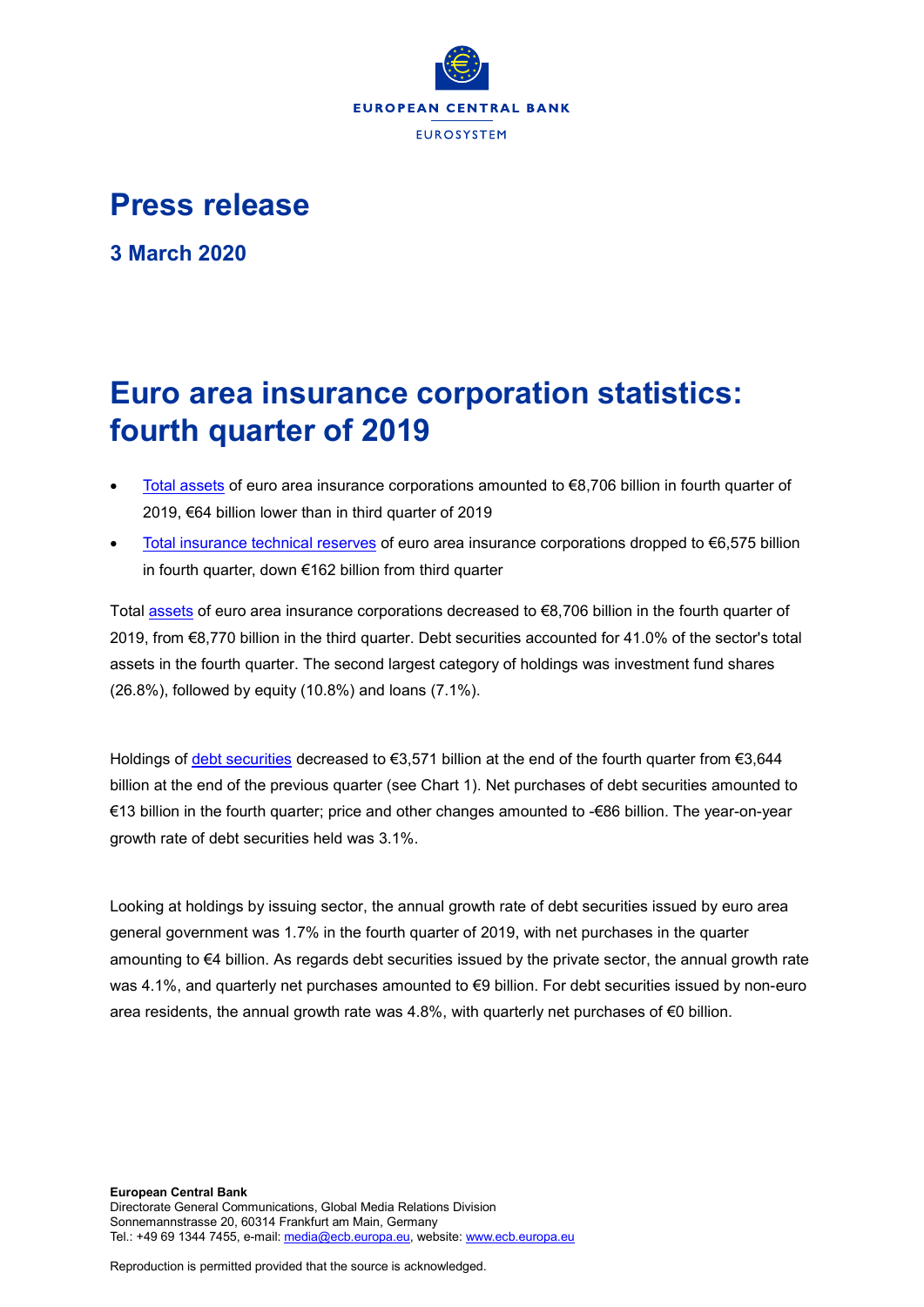#### **Chart 1 Insurance corporations' holdings of debt securities by issuing sector**

**(quarterly transactions in EUR billions; not seasonally adjusted)**



[Data for insurance corporations' holdings of debt securities by issuing sector](https://sdw.ecb.europa.eu/browseSelection.do?type=series&q=ICB.Q.U2.X.S128.A30.T.4.U2.S1._T.EUR%2c+ICB.Q.U2.X.S128.A30.T.4.U2.S13._T.EUR%2c+ICB.Q.U2.X.S128.A30.T.4.U4.S1._T.EUR%2c+ICB.Q.U2.X.S128.A30.T.4.W0.S1._T.EUR&node=SEARCHRESULTS&ec=&oc=&rc=&cv=&pb=&dc=&df=)

Turning to insurance corporations' holdings of [investment fund shares,](https://sdw.ecb.europa.eu/browseSelection.do?type=series&q=ICB.Q.U2.X.S128.A60.T.1.W0.S1._T.EUR+ICB.Q.U2.X.S128.A60.T.4.W0.S1._T.EUR+ICB.Q.U2.X.S128.A60.T.Z.W0.S1._T.EUR&node=SEARCHRESULTS&ec=&oc=&rc=&cv=&pb=&dc=&df=) these increased to €2,330 billion in the fourth quarter of 2019, from €2,288 billion in the previous quarter, with net purchases of €26 billion and price and other changes of €16 billion (see Chart 2). The year-on-year growth rate in the fourth quarter was 4.9%.

The annual growth rate of euro area money market fund shares held by insurance corporations was 3.0% in the fourth quarter of 2019, with net sales in the quarter amounting to €25 billion. As regards holdings of euro area non-money market fund shares, the annual growth rate was 5.6%, with quarterly net purchases amounting to €47 billion. For investment fund shares issued by non-euro area residents, the annual growth rate was -0.4%, with quarterly net purchases of  $\epsilon$ 4 billion.

**European Central Bank** Directorate General Communications, Global Media Relations Division Sonnemannstrasse 20, 60314 Frankfurt am Main, Germany Tel.: +49 69 1344 7455, e-mail[: media@ecb.europa.eu,](mailto:media@ecb.europa.eu) website[: www.ecb.europa.eu](http://www.ecb.europa.eu/)

Reproduction is permitted provided that the source is acknowledged.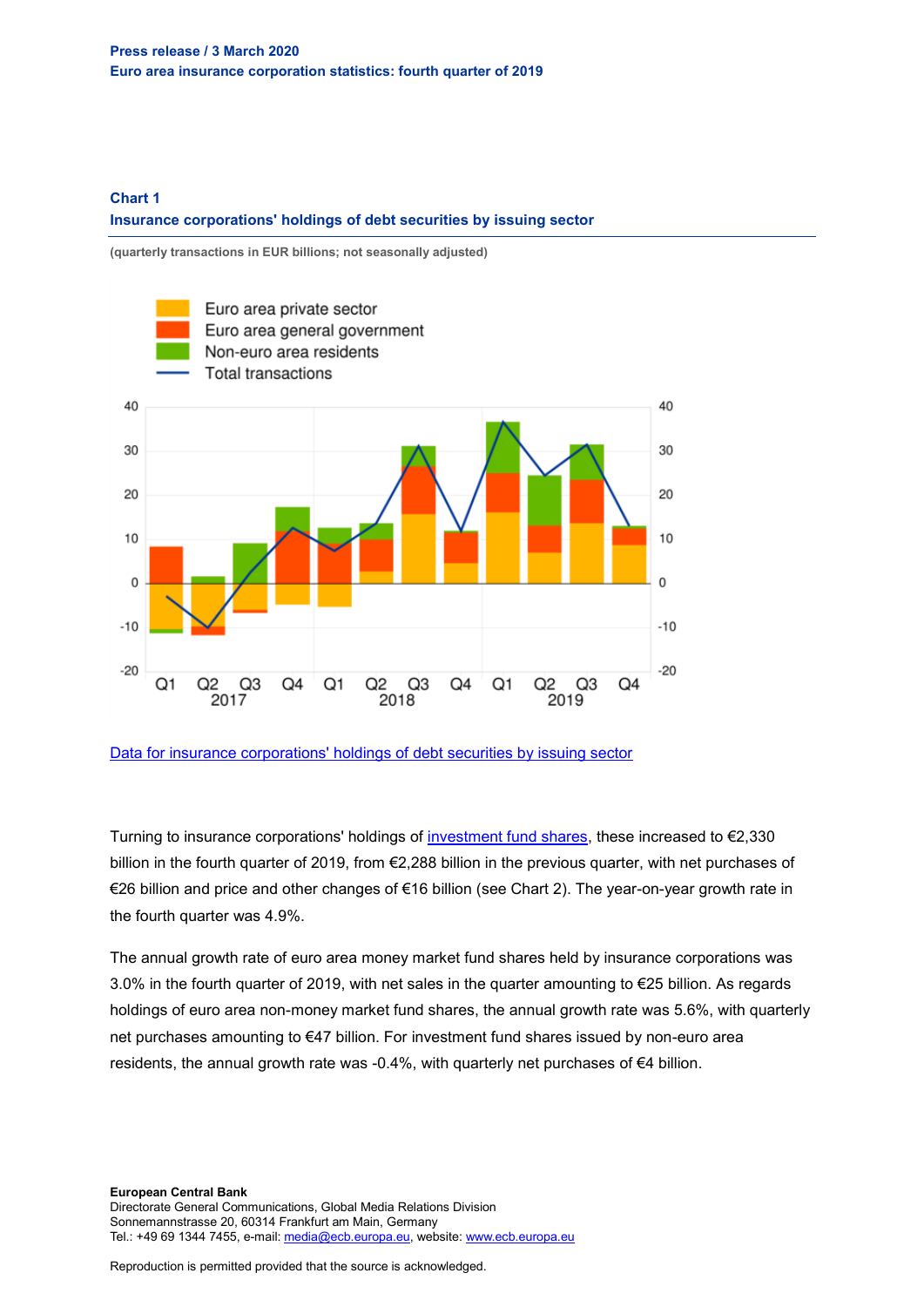#### **Chart 2 Insurance corporations' holdings of investment fund shares by issuing sector**

**(quarterly transactions in EUR billions; not seasonally adjusted)**



[Data for insurance corporations' holdings of investment fund shares by issuing sector](https://sdw.ecb.europa.eu/browseSelection.do?type=series&q=ICB.Q.U2.X.S128.A61.T.4.U2.S12K._T.EUR%2c+ICB.Q.U2.X.S128.A62.T.4.U2.S124._T.EUR%2c++ICB.Q.U2.X.S128.A60.T.4.U4.S1._T.EUR%2c+ICB.Q.U2.X.S128.A60.T.4.W0.S1._T.EUR&node=SEARCHRESULTS&ec=&oc=&rc=&cv=&pb=&dc=&df=)

In terms of main liabilities, total [insurance technical reserves](https://sdw.ecb.europa.eu/browseSelection.do?type=series&q=ICB.Q.U2.X.S128.L40.T.1.W0.S1._T.EUR+ICB.Q.U2.X.S128.L41.T.1.W0.S1._T.EUR++ICB.Q.U2.X.S128.L411.T.1.W0.S1._T.EUR+&node=SEARCHRESULTS&ec=&oc=&rc=&cv=&pb=&dc=&df=) of insurance corporations amounted to €6,575 billion in the fourth quarter of 2019, down from €6,737 billion in the third quarter (see Annex). Life insurance technical reserves accounted for 91.2% of total insurance technical reserves in the fourth quarter. Unit-linked products amounted to €1,290 billion, accounting for 21.5% of total life insurance technical reserves.

### Annex

**[Annex: Table on euro area insurance corporations](http://sdw.ecb.europa.eu/web/generator/prl/pr_icb_0101_2019q4.pdf)**

**European Central Bank** Directorate General Communications, Global Media Relations Division Sonnemannstrasse 20, 60314 Frankfurt am Main, Germany Tel.: +49 69 1344 7455, e-mail[: media@ecb.europa.eu,](mailto:media@ecb.europa.eu) website[: www.ecb.europa.eu](http://www.ecb.europa.eu/)

Reproduction is permitted provided that the source is acknowledged.